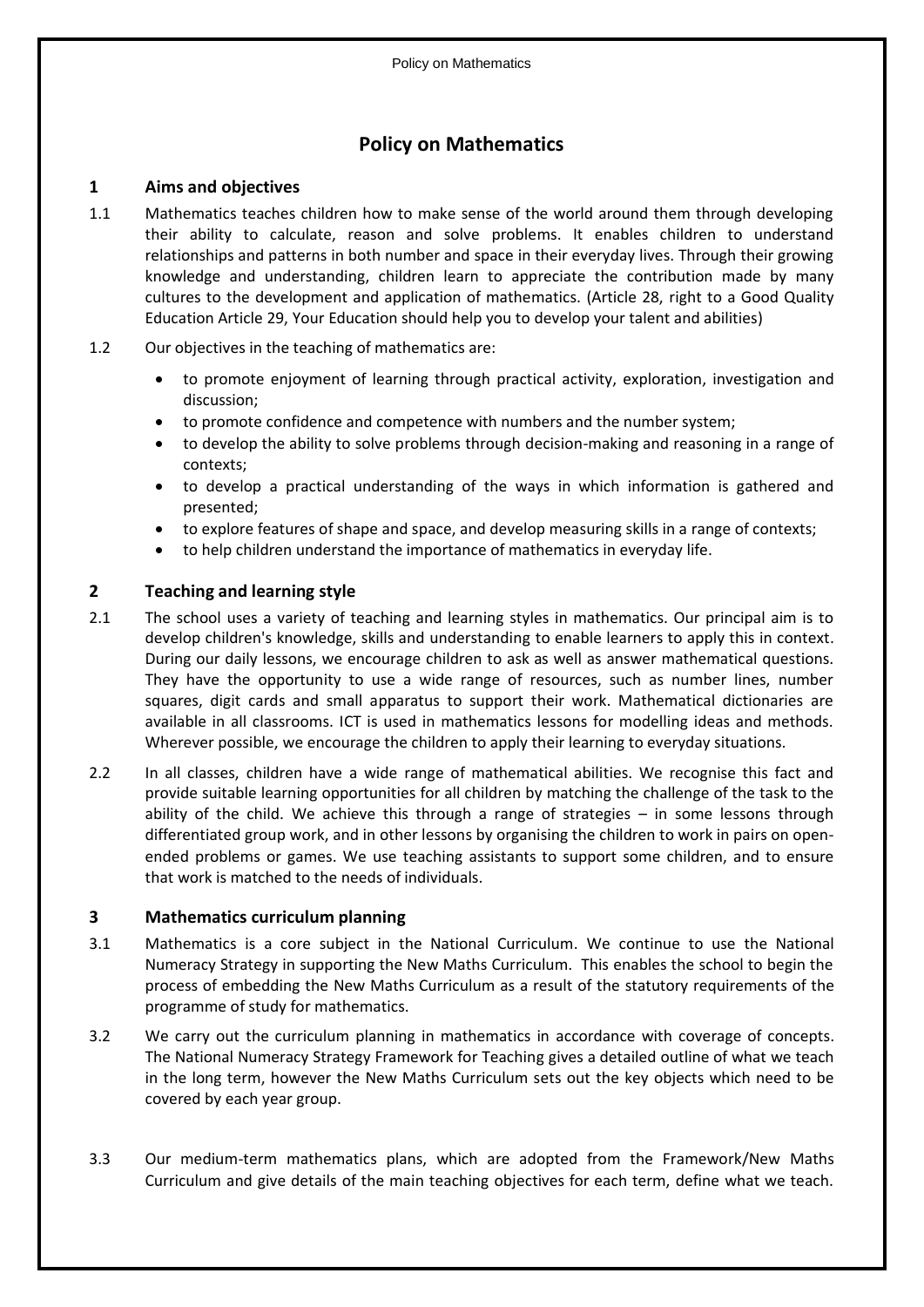They ensure an appropriate balance and distribution of work across each term. These plans are kept by each class in a planning folder and are regularly reviewed by the subject leader and the Maths Team.

- 3.4 It is the class teacher who completes the weekly plans for the teaching of mathematics. These weekly plans list the specific learning objectives and expected outcomes for each lesson and give details of how the lessons are to be taught. Teachers also follow the current calculation policy which demonstrates the strategies in steps and stages of how they should be taught to children to enable progression. The class teacher keeps these individual plans, and the class teacher and subject leader often discuss them on an informal basis.
- 3.5 We plan the activities in mathematics so that they build on the children's prior learning. While we give children of all abilities the opportunity to develop their skills, knowledge and understanding, we also plan progression into the scheme of work, so that there is an increasing challenge for the children as they move up through the school.

#### **5 Contribution of mathematics to teaching in other curriculum areas**

5.1 English

The teaching of mathematics contributes significantly to children's understanding of English in our school by actively promoting the skills of reading, writing, speaking and listening. For example, in mathematics lessons, we expect children to read and interpret problems, in order to identify the mathematics involved. They are also improving their command of English when they explain and present their work to others during plenary sessions. In English lessons, too, maths can contribute: younger children enjoy stories and rhyme that rely on counting and sequencing, while older children encounter mathematical vocabulary, graphs and charts when reading non-fiction texts.

5.2 Personal, social and health education (PSHE) and citizenship

Mathematics contributes to the teaching of PSHE and citizenship. The work that children do outside their normal lessons encourages independent study and helps them to become increasingly responsible for their own learning. The planned activities that children do within the classroom encourage them to work together and respect each other's views. We present older children with real-life situations in their mathematics work on the spending of money.

5.3 Spiritual, moral, social and cultural development

The teaching of mathematics supports the social development of our children through the way we expect them to work with each other in lessons. We group children so that they work together, and we give them the chance to discuss their ideas and results.

5.4 Science

Data Handling is taught through Science and children can represent and interpret their results from the investigations they have carried out.

5.5 An annual whole school maths focus week boosts maths across the school, gives us an in-depth focus on a specific maths area to consolidate, use and apply throughout. Visitors are also invited to enthuse, motivate and challenge the children.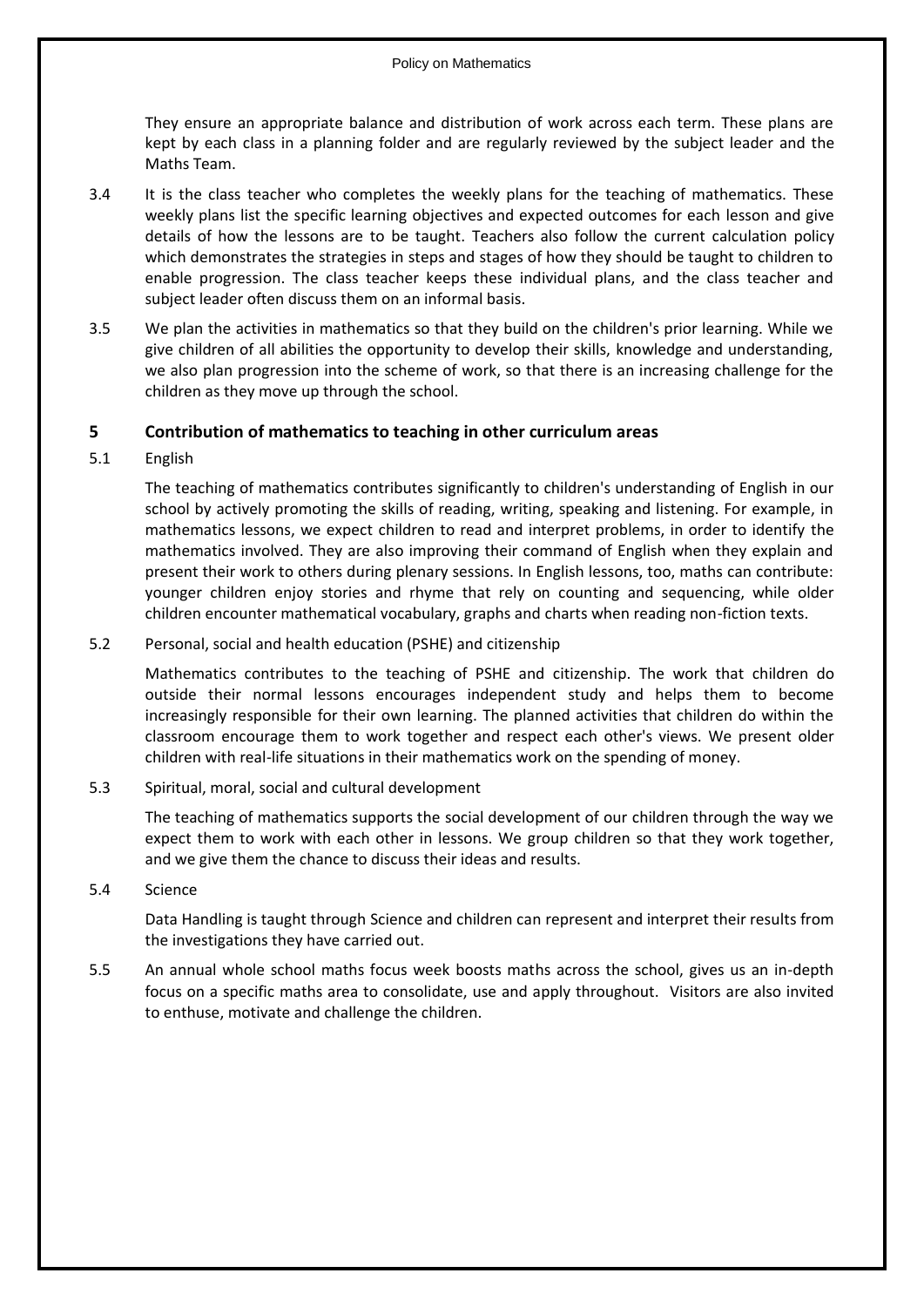#### **6 Mathematics and ICT**

6.1 Information and communication technology enhances the teaching of mathematics significantly, because ICT is particularly useful for mathematical tasks. It also offers ways of impacting on learning which are not possible with conventional methods. Teachers can use software to present information visually, dynamically and interactively, so that children understand concepts more quickly. Younger children use ICT to communicate results with appropriate mathematical symbols. Older children use it to produce graphs and tables when explaining their results, or when creating repeating patterns, such as tessellations. When working on control, children can use both standard and non-standard measures for distance and angle. They can also use simulations to identify patterns and relationships.

#### **7 Mathematics and inclusion**

- 7.1 At our school, we teach mathematics to all children, whatever their ability and individual needs. Mathematics forms part of the school curriculum policy to provide a broad and balanced education to all children. Through our mathematics teaching, we provide learning opportunities that enable all pupils to make good progress. We strive hard to meet the needs of those pupils with special educational needs, those with disabilities, those with special gifts and talents and those learning English as an additional language, and we take all reasonable steps to achieve this. For further details, see separate policies: Special Educational Needs; Single Equality; Gifted and Talented Children; English as an Additional Language (EAL).
- 7.2 When progress falls significantly outside the expected range, the child may have special educational needs. Our assessment process looks at a range of factors – classroom organisation, teaching materials, teaching style, differentiation – so that we can take some additional or different action to enable the child to learn more effectively. Assessment against the National Curriculum allows us to consider each child's attainment and progress against expected levels. This ensures that our teaching is matched to the child's needs.
- 7.3 Intervention through School Action Plus will lead to the creation of an Individual Education Plan (IEP) for children with special educational needs. The IEP may include, as appropriate, specific targets relating to mathematics.
- 7.4 We enable all pupils to have access to the full range of activities involved in learning mathematics. Where children are to participate in activities outside the classroom (a 'maths trail', for example), we carry out a risk assessment prior to the activity, to ensure that the activity is safe and appropriate for all pupils.

#### **8 Assessment for learning**

- 8.1 Children are required to work routinely on the exemplar questions given in the Rising Stars resource pack. These not only give the teacher on-going information about a child's current position in relation to the curriculum, thereby informing the teacher's lesson planning and providing a basis from which teachers can set next-steps, these SATs-type problems provide invaluable test practice and give the children wonderful opportunities to reason.
- 8.2 All staff are required to build in dedicated lesson time for children to consider the teacher's nextsteps suggestions and make the necessary corrections.
- 8.3 The school now charts carefully children's starting point in Maths at the beginning of Y3, thereby establishing a baseline against which to measure end-of-year outcomes as well as those at the end of KS2 (SATs). Data from termly formal assessments is recorded and progress is measured against the beginning of phase baseline as well as the start of year baseline.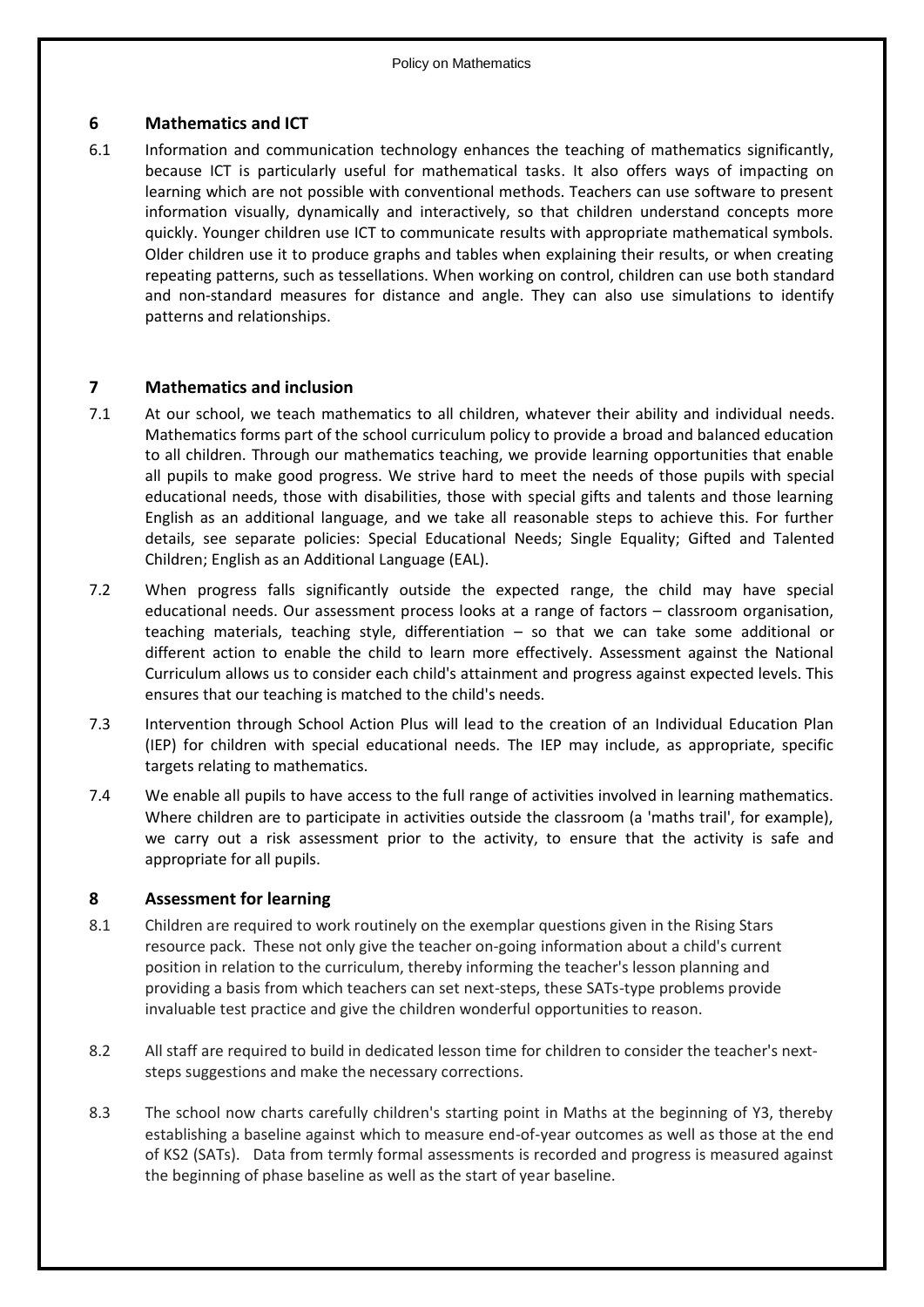- 8.4 The school keeps samples of children's workbooks. This demonstrates the expected level of achievement in mathematics in each year of the school. Teachers meet within year groups and cross phase to moderate books to ensure consistency with levelling across the school.
- 8.5 Older children are encouraged to make judgements about how they can improve their own and each other's work. This also includes the use of 'I can statements', personal targets in their books together with the use of success criteria.

#### **9 Resources**

9.1 All classrooms have access to the maths resources cupboard, which includes number line and a wide range of appropriate small apparatus. Mathematical dictionaries are available in all classrooms. Calculators and a variety of audio-visual aids are available from the central storage area. The library contains a number of books to support children's individual research. A range of software is available to support work with the computers. In addition, each class has their own designated mathematics area with easy to access equipment for children to use within the lessons if they so choose to.

#### **10 Monitoring and review**

- 10.1 The coordination and planning of the mathematics curriculum are the responsibility of the subject leader and the maths team. The subject leader also:
	- supports colleagues in their teaching, by keeping them informed about current developments in mathematics, and by providing a strategic lead and direction for this subject;
	- gives the headteacher a termly summary report in which she evaluates the strengths and weaknesses in mathematics, and indicates areas for further improvement;
	- uses specially allocated regular management time to review evidence of the children's work, and to observe mathematics lessons across the school.
	- routinely supports the planning of all the year teams, observes Maths lessons across the school and supports individual teachers as required.
- 10.2 A named member of the school's governing body is briefed to oversee the teaching of Maths. The Maths governor meets regularly with the subject leader to review progress.
- 10.3 This policy will be reviewed at least every two years.

**Signed:**

**Date: Summer 2018**

#### **APPENDIX A**

Calculation Policy used by all teaching Staff to be revised Autumn 2018 in conjunction with the LA

#### **APPENDIX B**

APP Document

*All resources can be accessed on FRONTER/staff room/policies/maths policy and appendices.*